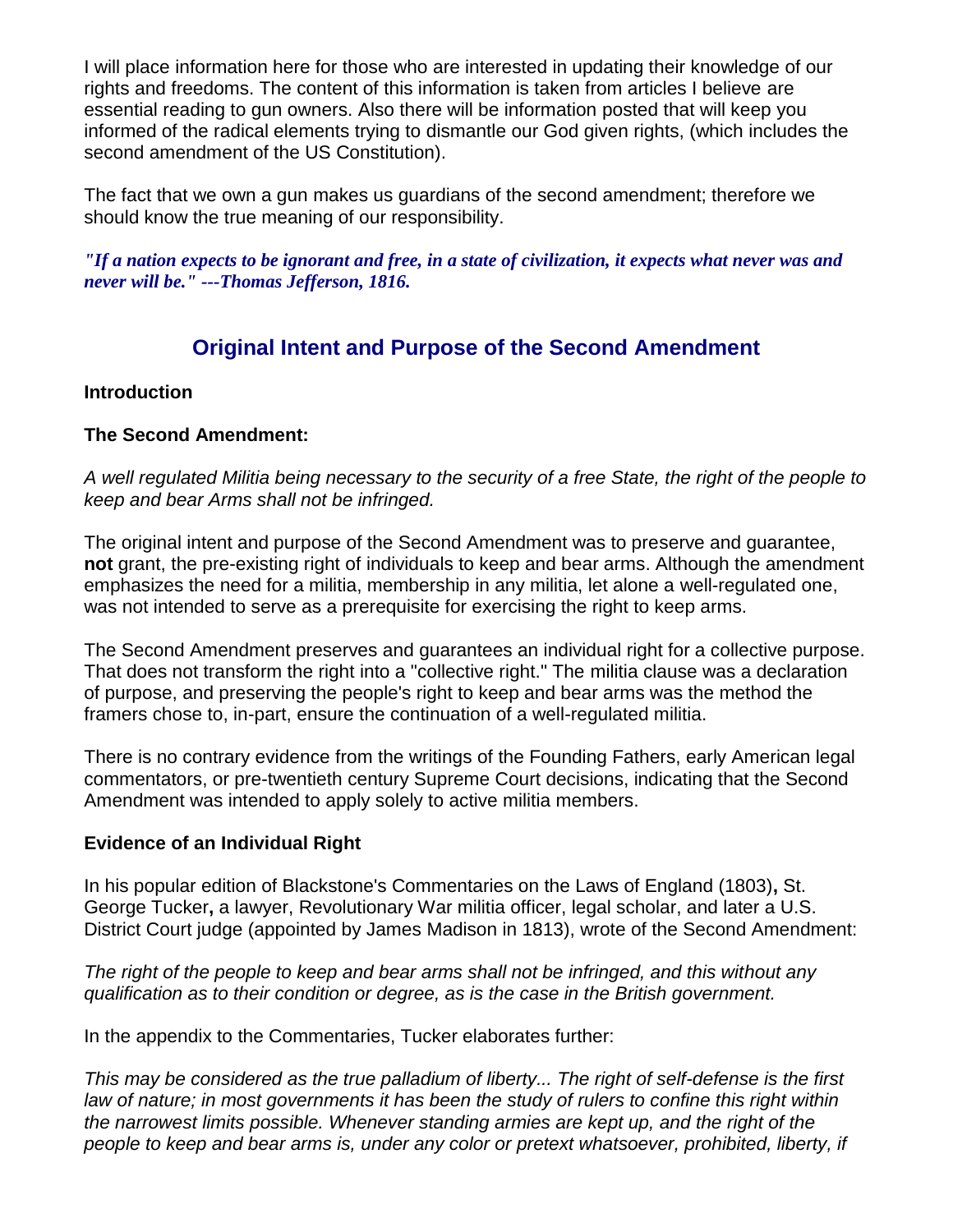*not already annihilated, is on the brink of destruction. In England, the people have been disarmed, generally, under the specious pretext of preserving the game: a never failing lure to bring over the landed aristocracy to support any measure, under that mask, though calculated for very different purposes. True it is, their bill of rights seems at first view to counteract this policy: but the right of bearing arms is confined to protestants, and the words suitable to their condition and degree, have been interpreted to authorise the prohibition of keeping a gun or other engine for the destruction of game, to any farmer, or inferior tradesman, or other person not qualified to kill game. So that not one man in five hundred can keep a gun in his house without being subject to a penalty.*

Not only are Tucker's remarks solid evidence that the militia clause was not intended to restrict the right to keep arms to active militia members, but he speaks of a broad right – Tucker specifically mentions self-defense.

"Because '[g]reat weight has always been attached, and very rightly attached, to contemporaneous exposition,' the Supreme Court has cited Tucker in over forty cases. One can find Tucker in the major cases of virtually every Supreme Court era." (Source: [The Second](http://www.davekopel.com/2A/LawRev/19thcentury.htm)  [Amendment in the Nineteenth Century](http://www.davekopel.com/2A/LawRev/19thcentury.htm)**)** 

(William Blackstone was an English jurist who published Commentaries on the Laws of England, in four volumes between 1765 and 1769. Blackstone is credited with laying the foundation of modern English law and certainly influenced the thinking of the American Founders.)

Another jurist contemporaneous to the Founders**,** [William Rawle](http://www.archives.upenn.edu/people/1700s/rawle_wm.html)**,** authored ["A View of the](http://www.constitution.org/wr/rawle-00.htm)  [Constitution of the United States of America"](http://www.constitution.org/wr/rawle-00.htm) (1829). His work was adopted as a constitutional law textbook at West Point and other institutions. In [Chapter 10](http://www.constitution.org/wr/rawle_10.htm) he describes the scope of the Second Amendment's right to keep and bear arms:

*The prohibition is general. No clause in the constitution could by any rule of construction be conceived to give congress a power to disarm the people. Such a flagitious attempt could only*  be made under some general pretence by a state legislature. But if in any blind pursuit of *inordinate power, either should attempt it, this amendment may be appealed to as a restraint on both.*

This is another quote where it is obvious that "the people" refers to individuals since Rawle writes neither the states nor the national government has legitimate authority to disarm its citizens. This passage also makes it clear ("the prohibition is general") that the militia clause was not intended to restrict the scope of the right.

(In 1791 William Rawle was appointed United States Attorney for Pennsylvania by President George Washington, a post he held for more than eight years.)

Yet another jurist, [Justice Story](http://www.law.umkc.edu/faculty/projects/ftrials/amistad/AMI_BSTO.HTM) (appointed to the Supreme Court as an Associate Justice by James Madison in 1811), wrote a constitutional commentary in 1833 (["Commentaries on the](http://www.constitution.org/js/js_000.htm)  [Constitution of the United States"\).](http://www.constitution.org/js/js_000.htm) Regarding the Second Amendment, he wrote [\(source\)](http://www.constitution.org/js/js_344.htm):

*The next amendment is: "A well regulated militia being necessary to the security of a free state, the right of the people to keep and bear arms shall not be infringed."*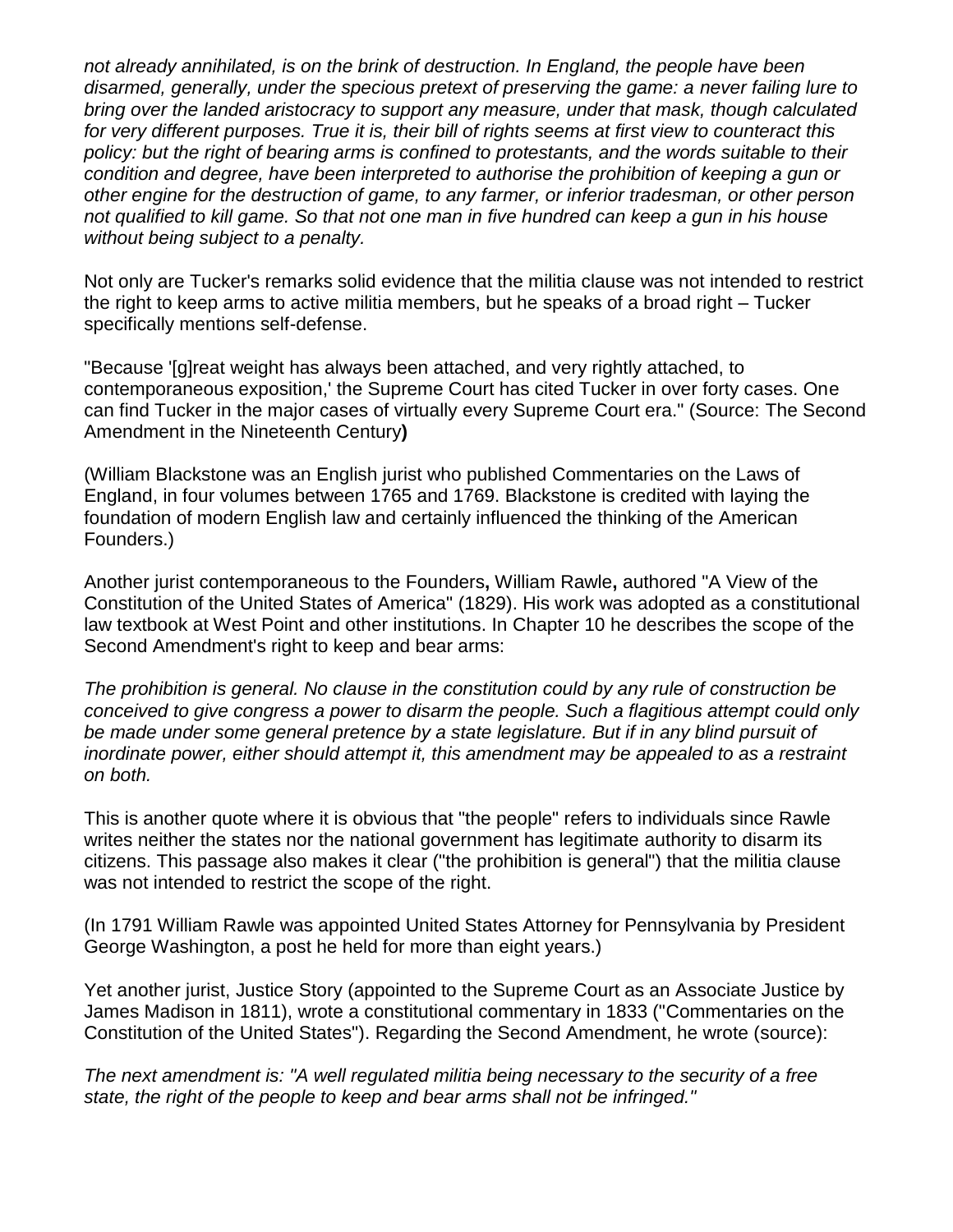*The importance of this article will scarcely be doubted by any persons, who have duly reflected upon the subject. The militia is the natural defense of a free country against sudden foreign invasions, domestic insurrections, and domestic usurpations of power by rulers. It is against sound policy for a free people to keep up large military establishments and standing armies in time of peace, both from the enormous expenses, with which they are attended, and the facile means, which they afford to ambitious and unprincipled rulers, to subvert the government, or trample upon the rights of the people. The right of the citizens to keep and bear arms has justly*  been considered, as the palladium of the liberties of a republic; since it offers a strong moral *check against the usurpation and arbitrary power of rulers; and will generally, even if these are successful in the first instance, enable the people to resist and triumph over them.*

As the Tennessee Supreme Court in [Andrews v. State](http://www.guncite.com/court/state/50tn165.html) (1871) explains, this "passage from Story, shows clearly that this right was intended, as we have maintained in this opinion, and was guaranteed to, and to be exercised and enjoyed by the citizen as such, and not by him as a soldier, or in defense solely of his political rights." Story adds:

*And yet, though this truth would seem so clear, and the importance of a well regulated militia would seem so undeniable, it cannot be disguised, that among the American people there is a growing indifference to any system of militia discipline, and a strong disposition, from a sense of its burthens, to be rid of all regulations. How it is practicable to keep the people duly armed*  without some organization, it is difficult to see. There is certainly no small danger, that *indifference may lead to disgust, and disgust to contempt; and thus gradually undermine all the protection intended by this clause of our national bill of rights.*

Story laments the people's lack of enthusiasm for maintaining a well-regulated militia. However, some anti-gun rights advocates misinterpret this entire passage as being "consistent with the theory that the Second Amendment guarantees a right of the people to be armed only when in service of an organized militia." (See [Arms, Anarchy and the Second Amendment](http://web.archive.org/web/20080212130913/http:/www.gunlawsuits.org/defend/second/articles/anarchy.php) for an example of reaching that conclusion by committing a non-sequitur.)

The need for a well-regulated militia and an armed citizenry are not mutually exclusive, nor was the right to have arms considered dependent on membership in an active militia (more on that later). Rather, as illustrated by Tucker, Rawle, and Story, the militia clause and the right to arms were intended to be complementary

#### . **More Evidence Supporting an Individual Right**

After James Madison's Bill of Rights was submitted to Congress, [Tench Coxe](http://en.wikipedia.org/wiki/Tench_Coxe) (see also: *[Tench](http://www.davekopel.com/2A/lawrev/hk-coxe.htm)  [Coxe and the Right to Keep and Bear Arms, 1787-1823](http://www.davekopel.com/2A/lawrev/hk-coxe.htm)*) published his "Remarks on the First Part of the Amendments to the Federal Constitution," in the Federal Gazette, June 18, 1789 He asserts that it's the people (as individuals) with arms, who serve as the ultimate check on government:

*As civil rulers, not having their duty to the people duly before them, may attempt to tyrannize, and as the military forces which must be occasionally raised to defend our country, might pervert their power to the injury of their fellow-citizens, the people are confirmed by the next article in their right to keep and bear their private arms.* 

"A search of the literature of the time reveals that no writer disputed or contradicted Coxe's analysis that what became the Second Amendment protected the right of the people to keep